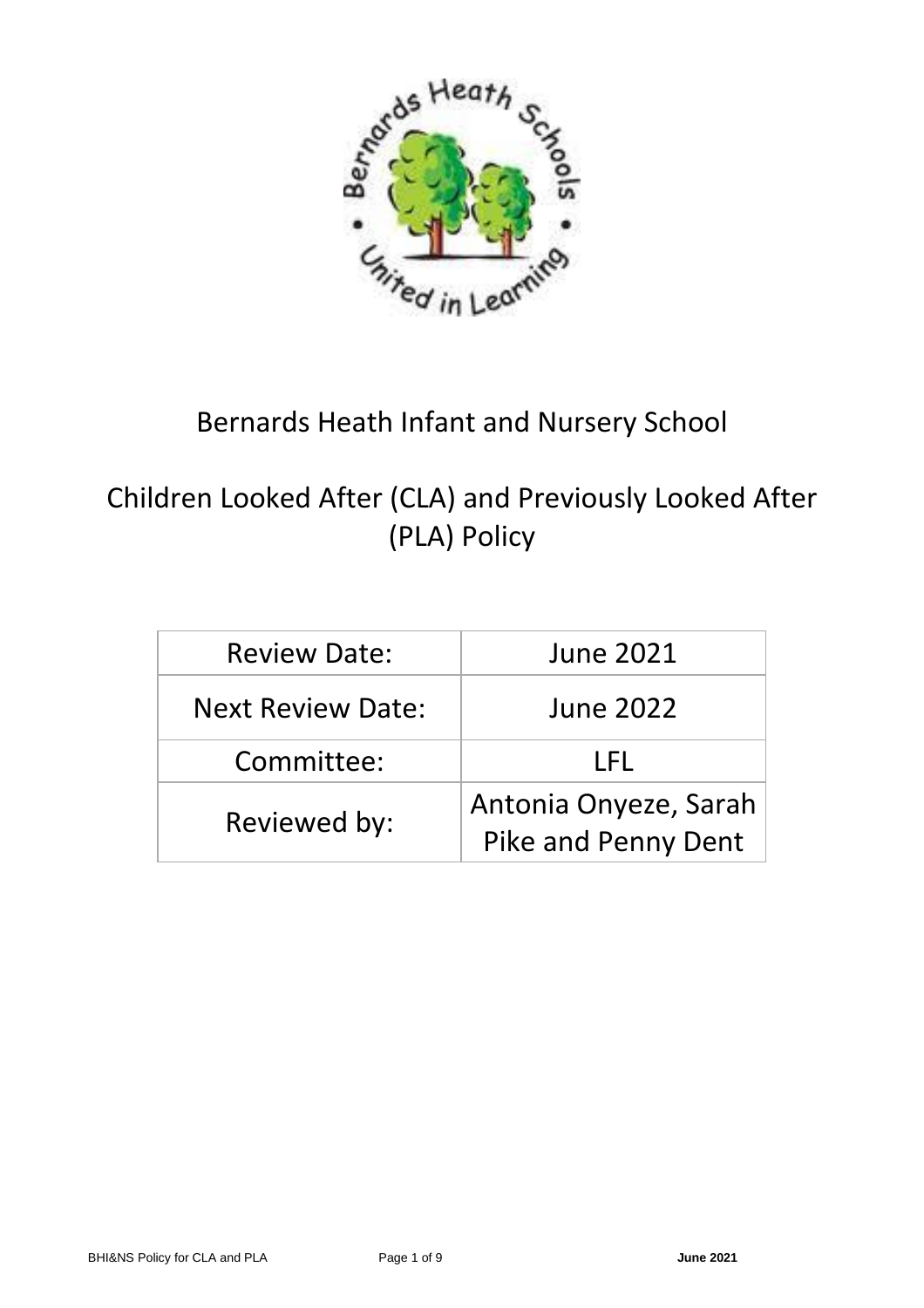## **Policy Objective:**

To promote the educational achievement and welfare of Children Looked After (CLA) and Children Previously Looked After (PLA) on the roll of Bernards Heath Infant and Nursery School.

## **Name of the Designated Teacher for CLA and PLA**

Mrs. Antonia Onyeze

……………………………………………………………………………………………………..

## **Name of the Designated School Governors for CLA and PLA**

Mrs. Penny Dent and Mrs. Sarah Pike

At Bernards Heath Infant and Nursery School we will create an environment where children looked after (CLA) and children previously looked after (PLA) have access to excellent educational provision and are prioritised for additional support through school-based interventions, in accordance with the '*DfE Designated teacher for looked-after and previously looked-after children Statutory guidance for local-authority-maintained schools carrying out duties for looked-after and previously looked-after children. 28th February 2018.*

We recognise that our school plays a vital role in providing a stable base for CLA and PLA and in promoting their academic, social and emotional development. We promote whole school staff training in their specific needs, so that all adults are sensitive to the barriers to learning that CLA and PLA experience and feel able to support the children discretely and confidentially, as needs arise. We understand the need to work in a 'relationship-based' way and have a therapeutic approach to behavior management so that children looked after and previously looked after feel valued and a part of our school community.

Our school community aims to champion the needs of all children, including CLA and PLA, to ensure they make rapid educational and social progress during their period in care on the roll at this school.

## **Equality and Diversity statement**

This policy is intended to be helpful for improvement in the education available for all learners but has a focus on children looked after who, statistically, experience disadvantage in education. The criteria are clear that the expectation is that all learners receive a high-quality, ambitious education; that providers are inclusive of all learners; and that all providers must be meeting their statutory duties, including those under the Equality Act 2010 and all protected characteristics therein.

An inclusive learning environment in which everybody is respected is conducive to a happy and healthy learning environment.

The Virtual School Attachment Aware and Trauma Informed Toolkit training will be delivered to support a greater understanding of diversity and equality and is relevant to many children particularly those returning to school following periods of lockdown or similar situations.

#### **Coronavirus response:**

We have reviewed the Virtual School Recovery Curriculum presentation and will deliver the Attachment Aware and Trauma Informed Toolkit training to all school staff and will develop a school response based on the principles promoted in both. We will also prepare an action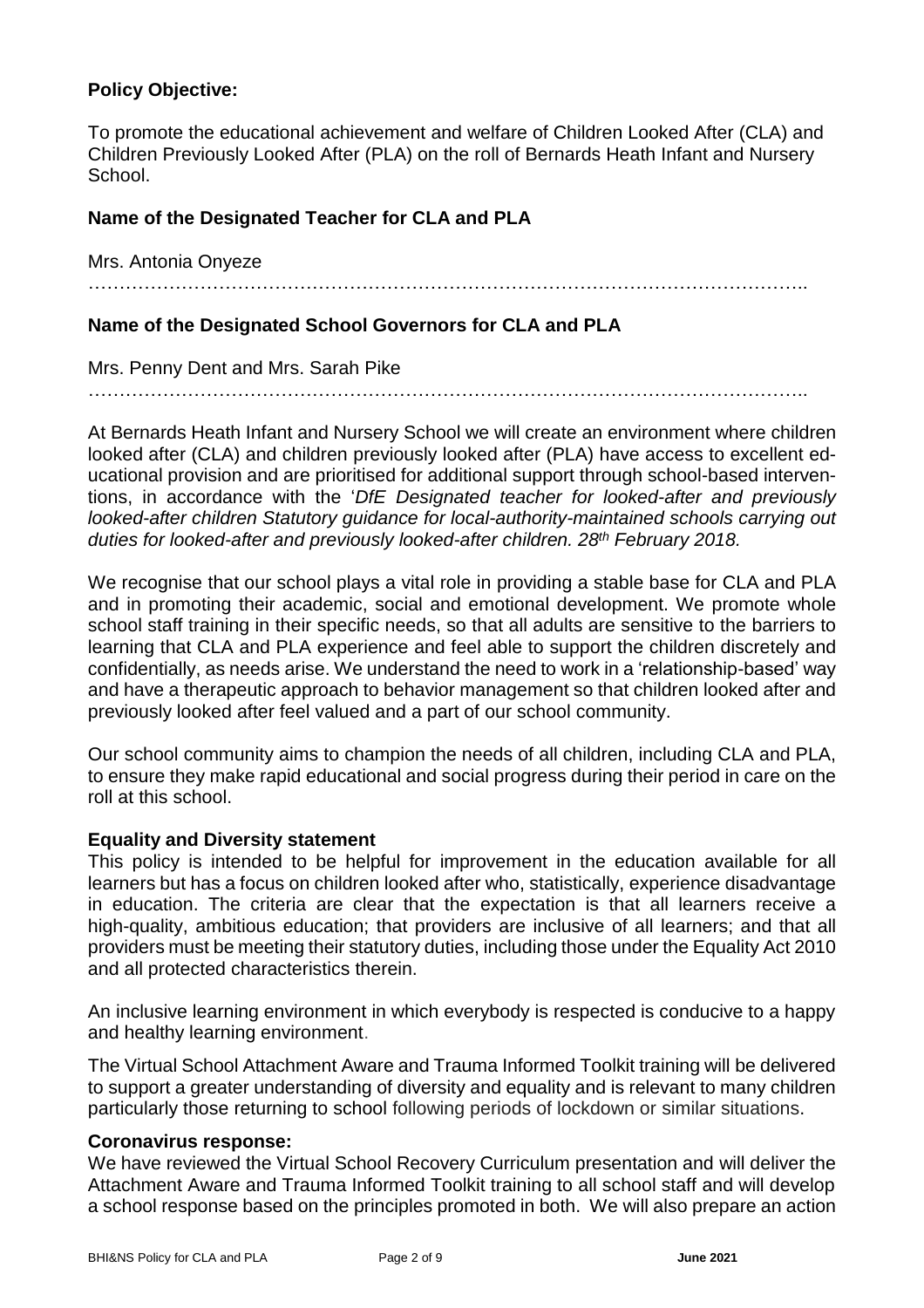plan to ensure that the whole school takes a holistic approach to well-being. This will help to create an ethos where all of those working within the school feel confident in reporting and evidencing issues relating to equality and diversity. Promoting an inclusive environment is key to the well-being of all pupils as is a commitment to deepening pupils' understanding of "democracy, individual liberty, the rule of law and mutual respect and tolerance" (Ofsted 2019).

*NB. This policy is designed to be read in conjunction with the Bernards Heath Infant and Nursery School CLA and PLA Guidance Note (see Annex A, attached).*

*For the purposes of this policy document, we are assuming that children under Special Guardianship Orders (SGO) are included with the title PLA.*

## **Our Aims for CLA:**

- to provide a safe and secure environment where educational progress and stability is always central to the planning and all adults understand the specific needs of CLA and PLA
- to narrow the gap between the attainment of CLA and PLA and their peers, ensuring **accelerated** and **rapid** progress
- that they benefit from school-based interventions, even if they do not meet the criteria for that intervention *(DfE Designated teacher for looked-after and previously lookedafter children Statutory guidance for local-authority-maintained schools carrying out duties for looked-after and previously looked-after children. 28th February 2018)* and to use the allocated Pupil Premium *Plus* (PP+) to ensure effective impact
- for all CLA to have at least termly Personal Education Planning (ePEP) meetings each academic year and for the joint planning and quality first teaching to have measurable impact on each child's learning on a daily basis *(DfE Designated teacher for looked-after and previously looked-after children Statutory guidance for local-authority-maintained schools carrying out duties for looked-after and previously looked-after children. 28th February 2018)*
- for all adults to provide discreet, sensitive, child-led support, adopting a relationshipbased approach and with one key adult with whom the child has a trusted relationship and who will act as an advocate for them and take a special interest in their progress in all school activities
- that school systems facilitate discrete support, that includes a strong relationship between school staff, carers and children looked after on roll
- CLA will be advantaged within school policies and procedures, with their needs explicitly considered and provided for *(DfE Designated teacher for looked-after and previously looked-after children Statutory guidance for local-authority-maintained schools carrying out duties for looked-after and previously looked-after children. 28th February 2018.)* CLA are specifically mentioned in our school's Child Protection Policy.
- Our Behaviour Policy maintains clear boundaries and expectations about behaviour but we understand that not all behaviour is a matter of choice. We will not enforce sanctions that shame and ostracise children looked after from their peers, school, community or family. In this school we seek to create an inclusive and positive school ethos for every pupil.
- CLA and PLA and their families will feel part of the school community; they will be actively welcomed, involved and engaged into this school community (*DfE Desig-*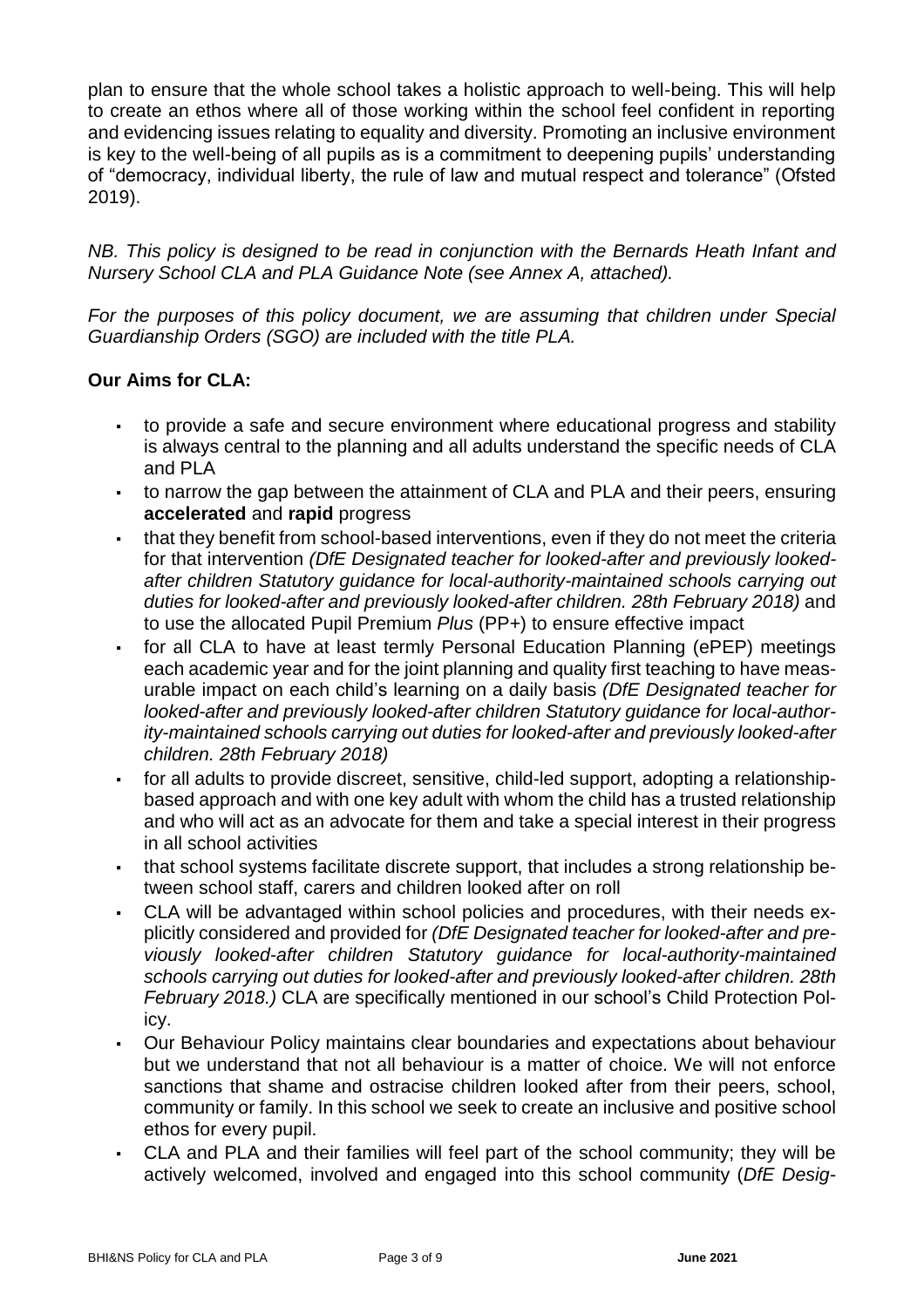*nated teacher for looked-after and previously looked-after children Statutory guidance for local-authority-maintained schools carrying out duties for looked-after and previously looked-after children. 28th February 2018).*

## **Educational Planning for Children Looked After**

## **Personal Education Plans (ePEP) and CLA Self Evaluation Forms (CLASEF):**

The school will ensure that every CLA on roll has a Personal Education Planning (ePEP) meeting that is reviewed termly, within the statutory care planning framework, and in collaboration with the social worker, carer and other relevant professionals. In any one school year there will be at least 3 PEP meetings for each CLA. The school will complete the all sections of the CLASEF to share our plan for improvement and development in school for disadvantaged children and also to inform the Hertfordshire Virtual School of the school's policy and practice, to account for the efficient and effective spend of the PP+ funding and to inform the school Governing Body, as the annual report.

## **Roles and Responsibilities:**

**The Headteacher and Governing Body** are committed to promoting improved educational life chances for CLA and PLA. They will ensure that the Designated Teacher for Children Looked After has qualified teacher status, appropriate seniority in the leadership team and time and experience to fulfil this statutory role and have at least 2 days per year training to remain fully informed. They will monitor the role of the Designated Teacher to ensure that all CLA and PLA make accelerated and rapid progress and that the whole school staff receives appropriate training.

**The Designated Teacher for Children Looked After and Children Previously Looked After** is Mrs. Antonia Onyeze She is a qualified teacher, and will promote improved educational life chances for CLA and PLA by:

- ensuring that the CLA or PLA has access to quality first teaching
- tracking the progress of CLA and PLA across the curriculum using data, teacher reports and book reflections
- ensuring that the PP+ is used effectively and efficiently
- performing a coordinating role with school staff and outside agencies
- ensuring effective communication with the school's assigned Education Adviser from the Virtual School
- developing expertise in the field of CLA, including attachment theory, and trauma informed practice
- when relevant, delivering the Virtual School training: "An introduction to Attachment Aware and Trauma-informed Practice" to the whole school
- providing and attending training and offering advice to the whole school staff
- promoting a school culture which is supportive and has high expectations for CLA and PLA
- regularly reporting to the Head and Governing Body on the attainment of CLA and PLA and school resource and staff training needs for working with this group
- prioritising CLA for school-based additional support, even when the young person does not meet the criteria *(DfE Designated teacher for looked-after and previously*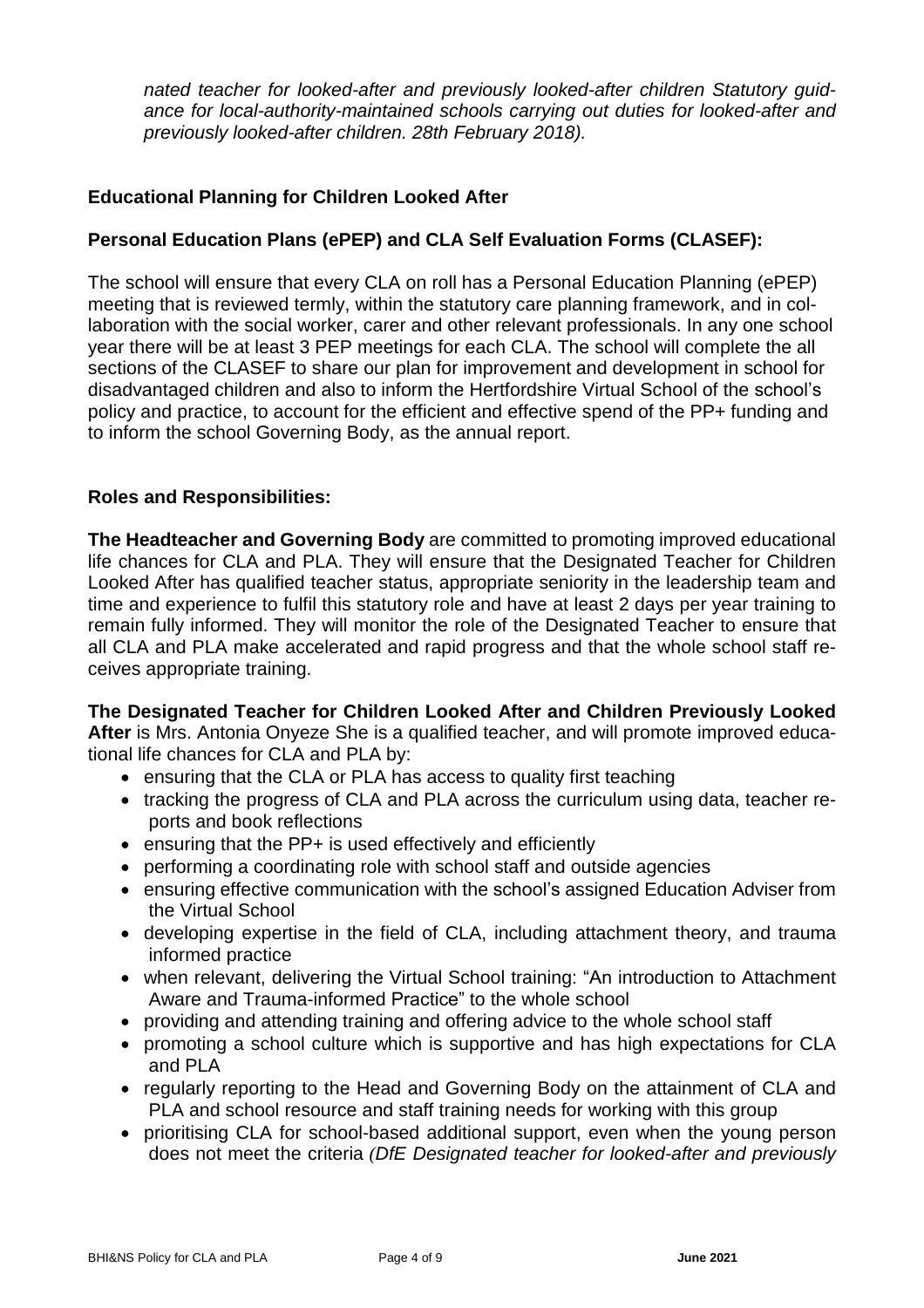*looked-after children Statutory guidance for local-authority-maintained schools carrying out duties for looked-after and previously looked-after children. 28th February 2018)*

- ensuring that CLA and PLA are not overlooked for positions of student responsibility within the school because of their care status
- completing the annual Strength and Difficulties Questionnaire (SDQ) of each CLA as requested, to inform their annual CLA health review.

**All staff** will promote improved educational life chances for CLA and PLA by:

- reading this 'school policy' and 'school policy guidance document' for CLA
- attending relevant training, including the Virtual School toolkit training on 'Attachment Aware and Trauma Informed practice" to be found on the Virtual School website: [www.hertfordshire.gov.uk/virtualschool](http://www.hertfordshire.gov.uk/virtualschool)
- providing accurate information and data when asked by the Designated Teacher
- referring to the Designated Teacher for advice
- playing their part in creating an attachment and trauma–informed 'CLA-friendly' culture and securing rapid progress for CLA and PLA by ensuring that they benefit from any additional school-based support available

## **Attendance:**

**School attendance procedures** reflect the specific needs of CLA and PLA to ensure good school attendance. Where there is a concern about attendance or punctuality the school contacts the carer, social worker and other professionals including the Virtual School, as an early intervention, as outlined in the attendance policy.

## **Admissions/ Transitions:**

## **School procedures to support CLA during admission and transition include:**

- prioritising CLA and PLA at the point of admission
- the swift transfer of information between schools which may include school visits at times of transition, as well as conversations between the previous and next teacher.
- visits to the previous school/EYFS setting before transition where practical, to meet and if appropriate, teach the child to help them get to know their new teacher.
- early identification of staff mentor and peer buddy (as appropriate)
- additional support and planning for CLA and PLA at times of transition
- structured activities to 'say goodbye', in recognition of the impact of broken attachments and loss

## **Additional Educational Needs:**

## **All staff endeavour to secure accelerated and rapid progress for CLA and PLA with additional educational needs by:**

- having high expectations
- ensuring that they are prioritised for additional school-based support, even if they do not meet the criteria *(in line with the DfE Designated teacher for looked-after and previously looked-after children Statutory guidance for local-authority-maintained schools carrying out duties for looked-after and previously looked-after children. 28th February 2018)*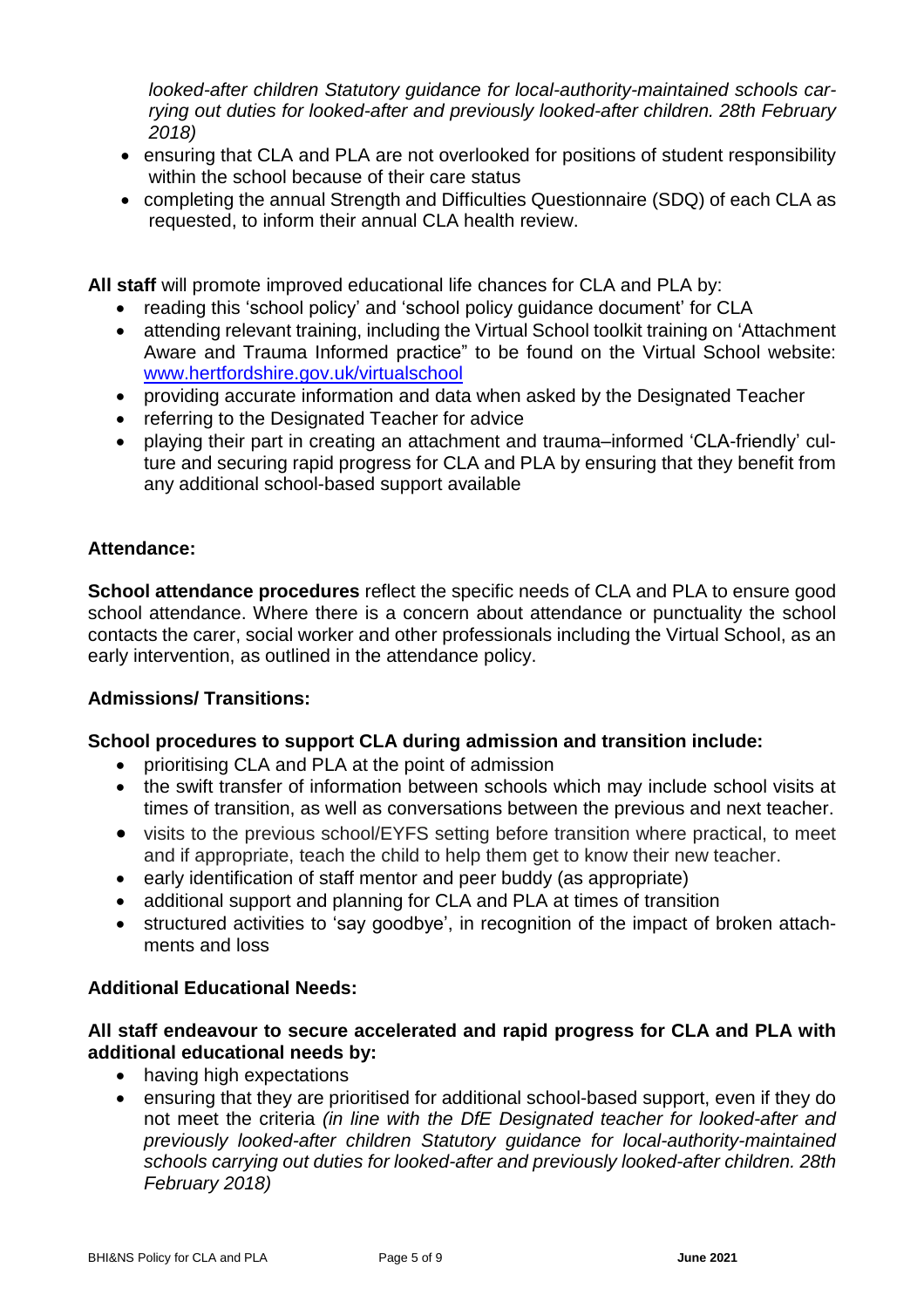- ensuring that planning is coordinated, appropriate interventions identified and teaching to the plan is systematic; ensuring that any work undertaken by non-teaching staff has teacher over-sight *(in line with the Lamb Report, Dec '09)*
- ensuring that progress is regularly monitored and reviewed against the targets set, as agreed in the termly Virtual School visit, ePEP and CLASEF

## **Special Educational Needs:**

## **All staff endeavour to secure accelerated and rapid progress for CLA and PLA who have special educational needs & disabilities by:**

- having high expectation of progress each academic year *(in line with the expectation set out in the ePEP and CLA-SEF)*
- ensuring that they are accessing school-based targeted support which is 'additional to and different from' the universal provision and additional needs provision *(in line with the SEN Code of Practice)*
- ensuring that all plans are coordinated, appropriate interventions identified, and teaching to the plan is systematic
- ensuring that progress is regularly monitored and reviewed, in line with the SEN Code of Practice
- ensuring that any work undertaken by non-teaching staff has teacher over-sight
- That with the school SENCO the EHCP review is held in a timely way with all relevant professionals invited and their views obtained

## **Safeguarding:**

**School staff will be vigilant for any safeguarding issues which can impact particularly on CLA and PLA by:** familiarising themselves with the '*School Policy Guidance for Children in Care'* and following the school's child protection policy and the '*DfE: Keeping Children Safe in Education' (All staff) June 2019*, if there are any safeguarding concerns. <https://www.gov.uk/government/publications/keeping-children-safe-in-education--2>

## **Alternative Provision:**

## **We will make every effort to ensure that any arrangements for provision alternative to daily attendance at school will be:**

- a plan that will retain the CLA on the roll of the school or clarify in writing which educational establishment will be responsible for essential reporting and accountable for the PP+
- an agreed part of the overall ePEP for the student
- full time (25 hours) or contribute to full time attendance and be of high quality
- meet the educational needs of the CLA or PLA
- will provide the opportunity to make rapid progress in the course of study provided by the setting
- will be monitored regularly and that ePEPs will include the school and the alternative provider

## **Exclusion:**

• We have reviewed the school behaviour policy (April 2021) in line with the statutory guidance published in February 2018 **(***DfE Designated teacher for looked-after and*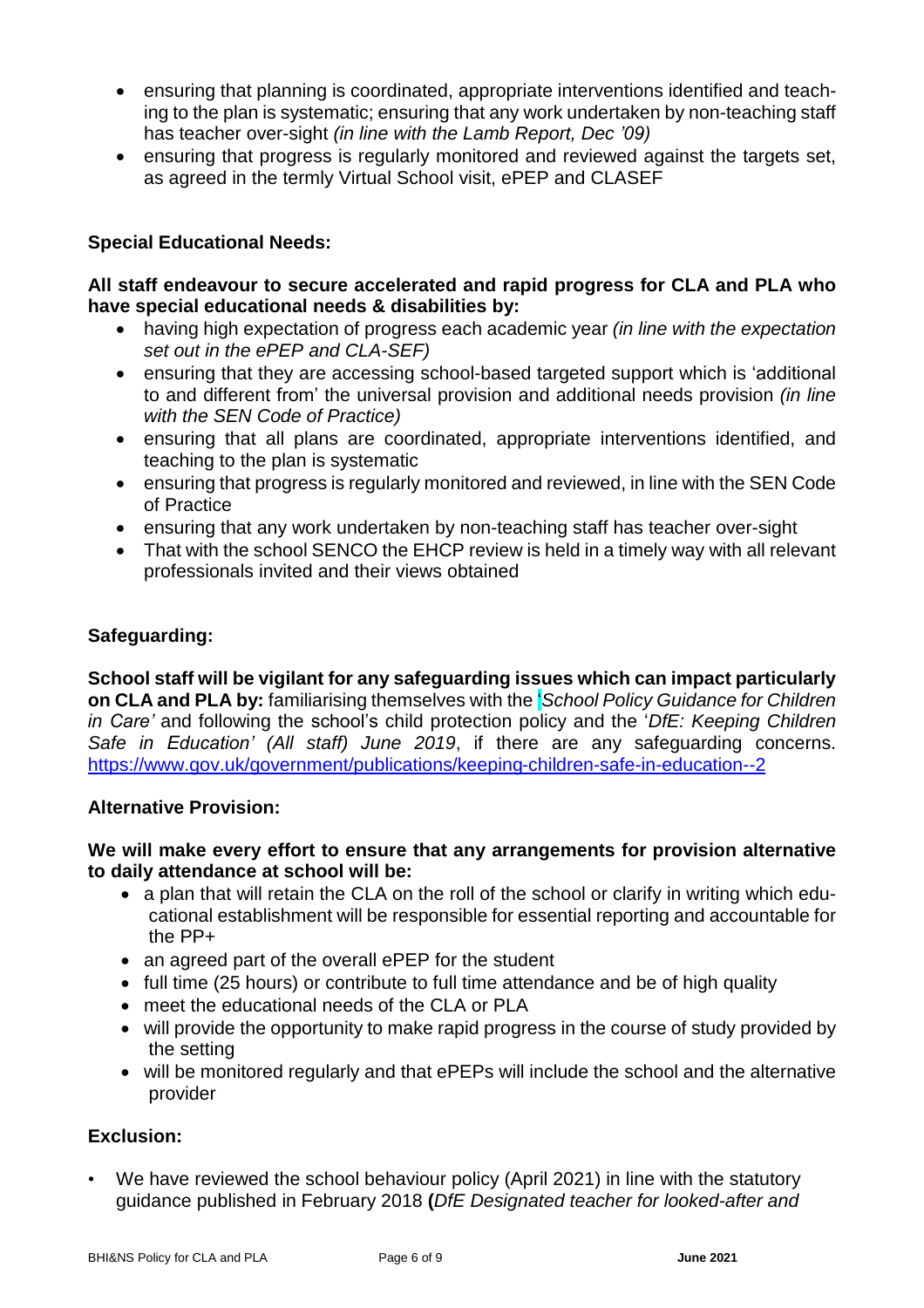*previously looked-after children Statutory guidance for local-authority-maintained schools carrying out duties for looked-after and previously looked-after children. 28th February 2018)***.**

- We will make every effort to avoid excluding a CLA, in recognition of the increased risk this poses in terms of them quickly disengaging from the school, due to their early experience of broken attachments and loss. Before acting, we will discuss the rationale for exclusion with the assigned Education Adviser from the Virtual School.
- As with all children at school, we will use all means available to us to avoid excluding a child looked after or previously looked after;
- If there is no option other than exclusion, then we will make every attempt to reduce the number of days of the exclusion.
- School procedures are in place to reduce the risk of exclusion of CLA and PLA. CLA and PLA with special educational needs should have exclusion as a behaviour management action as a last possible resort (*Regulation 4(1)(c) of the Equalities Act 2010 which means that a head teacher could only lawfully exclude a child for a reason relating to their disability, even a disability that results in the child having a tendency to physical abuse, if reasonable adjustments have been made)*.

## **Multi-Agency Working:**

**School staff will make every effort to** develop positive professional relationships with colleagues from other agencies and facilitate their work. This will enable colleagues to successfully perform their roles and positively impact on the education and wider needs of CLA and PLA.

The Headteacher, Designated Teacher and Governing Body will ensure that all staff are briefed in the Statutory Guidance and practice outlined in this policy.

Date June 2021

Review Date June 2022

The Hertfordshire Virtual School for Children Looked After

- *Website*: [www.hertfordshire.gov.uk/virtualschool](http://www.hertfordshire.gov.uk/virtualschool)
- *Twitter*: @VS\_HCC
- *Email*: [virtualschool@hertfordshire.gov.uk](mailto:virtualschool@hertfordshire.gov.uk)
- *Phone*: 01992 556915

June 2021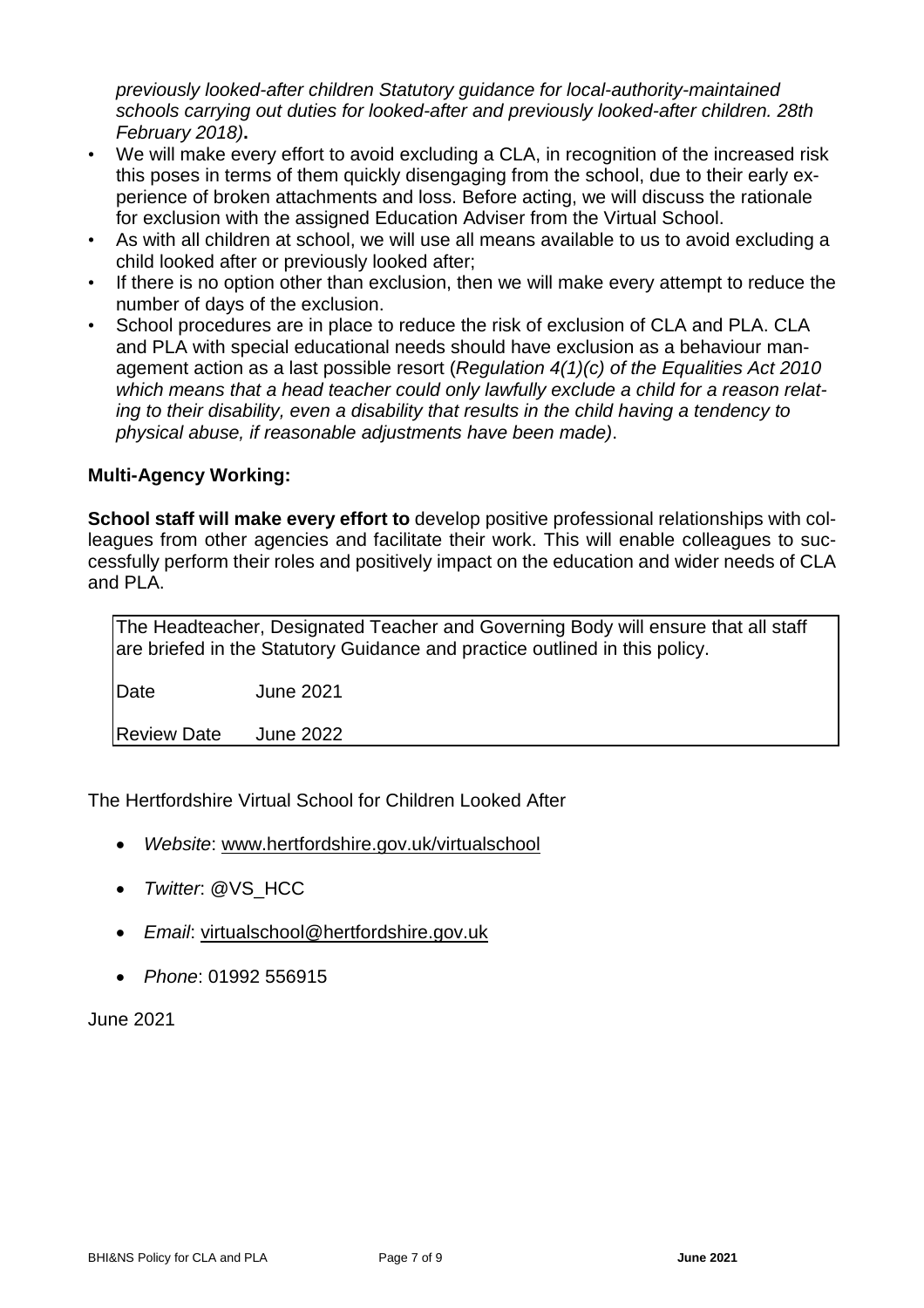#### **Annex A - Bernards Heath Infant and Nursery School CLA and PLA Guidance Note June 2021**

This guidance note is designed to be read in conjunction with the Bernards Heath Infant and Nursery School Children Looked After (CLA) and Previously Looked After (PLA) Policy, dated June 2021.

**The role of the designated teacher** for Children Looked After and Previously Looked After includes:

## **Work with Individual Children Looked After and Previously Looked After:**

- To discuss with individual children, where appropriate alongside a carer, to arrive at a statement about their care arrangements and circumstances (life story) that they would be happy to share with staff and/or pupils. Continue this dialogue with children and parents / carers as developments occur. Adoptive parents to share 'life story' of child/ren if appropriate.
- To develop in-school strategies to track, promote and accelerate the achievement of looked after children and close the gap between them and their peers. Find, use and develop tools and strategies to help children to help themselves.

## **School Responsibility**

It is important that all teaching staff who are in contact with the child or young person are aware that he/she is being looked after by the Local Authority (or has been adopted) and that this may mean particular sensitivities towards some topics at school, or at certain times of the year. The responsibility for the transfer of this information should be that of the Head Teacher and/or the Designated Teacher for Children Looked After.

It is appropriate for a classroom support assistant to have knowledge that the young person is in care (or has been adopted) only when directly involved in the teaching of the young person. In conjunction with a child's carers, it may be decided that this information can be shared further, if it is in the best interests of the child.

In the absence of the usual class teacher, some information regarding the child's circumstances should be shared with the teacher covering the class, and in certain situations it might also be appropriate for information to be shared with relevant classroom support assistants. If possible, the child and their carer should be informed of this change in a timely manner, especially if it is thought necessary to help the child prepare for the change. The extent of this sharing should be determined by the Head Teacher or the Designated Teacher for Children Looked After.

## **Involvement of the Young Person**

In consultation with parents / carers, it is important that a young person is aware that information is being recorded regarding their personal circumstances. How this is shared with them clearly depends on their age and understanding, especially bearing in mind that we are an Infant and Nursery School. The explanation should emphasise that the school, the Social Worker, and their carer(s) are working together to promote their education.